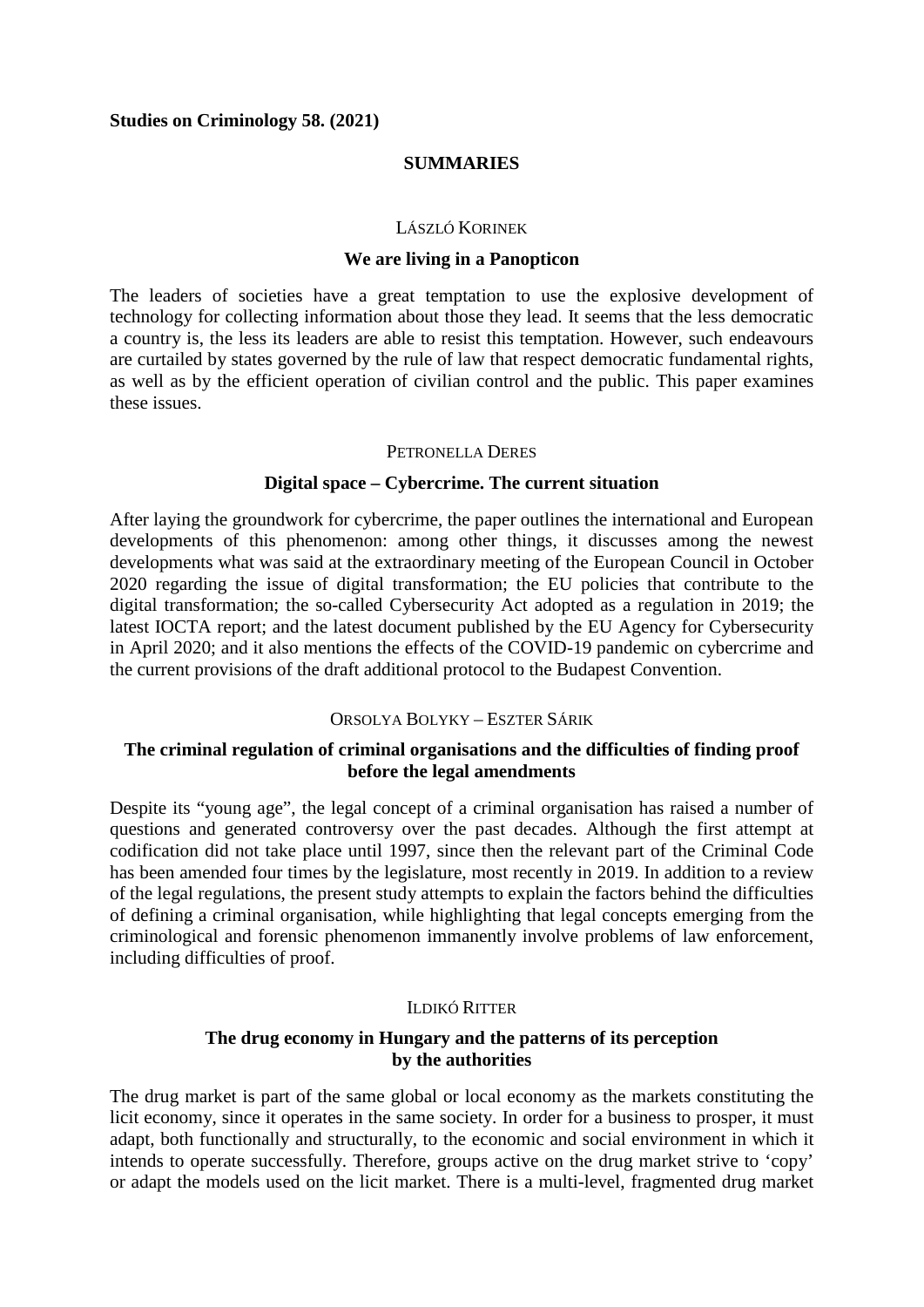operating in Hungary, with structures and features that are characteristic of the European drug economy. The characteristics, the structural and functional model and the complex structure of roles of lawful and formal small and micro-enterprises are reflected in these organisations, the main purpose of which is to make a quick profit. The blurry nature of the roles is the 'product' of the peculiarities of a fragmented drug market.

## SZANDRA WINDT

# **Opinions of Prosecutors on Trafficking in Human Beings – based on an attitude survey**

On October 20 2020, the European Commission published its third report on trafficking in human beings, based on data from 2017 to 2018. In this, the Commission reiterates that criminal proceedings are very few compared to the number of victims and that action against trafficking in human beings should be strengthened. How could this be further increased? In 2020, a new three-year strategy and amendments to the law came into force. In addition, there were training courses on human trafficking at the Hungarian Police Headquarters (ORFK) and the Attorney General's Office. While international bodies stress that domestic law enforcement still has work to do in developing a victim-centred approach,, prosecutors' views on the phenomenon of trafficking in human beings and their attitudes towards victims have however never been examined before. We fill this gap below.

# KRISZTINA FARKAS

# **Effects of the reform of criminal proceedings on carrying out the proceedings in reasonable time from a practical point of view**

The paper focuses on those legal institutions aiming at carrying out proceedings in reasonable time – envisaging measures or decisions taken by the public prosecutor; agreements concluded during the investigation and the following judicial proceedings, and the preparatory session – which can be assessed as innovations. Initial experiences are mostly favourable. In general, the innovative legal institutions were able to complete criminal proceedings efficiently and quickly. It can be stated that practices vary at the national level. Envisaging measures or decisions by the public prosecutor are used successfully in cases involving less serious crimes in some counties. However, the agreement is still evolving in practices and there is no significant change compared to its previous practical application. Its more effective operation is a task for the future. In the preparatory session, the most effective measure is accepting the defendant's confession; it is the most effective innovative tool for accelerating proceedings. This is considered a real success story.

### TÜNDE A. BARABÁS – KRISZTINA FARKAS – ANNA KISS

## **Some of the important legal institutions of the new Criminal Procedure Act**

Today's legal policy no longer focuses only on punishing perpetrators but it also seeks to understand the more in-depth aspects of crime in respect of perpetrators, victims and communities. The international instruments on the legal status of defendants and victims/aggrieved parties also expect the legislator to ensure that persons participating in criminal proceedings can exercise their rights and perform their obligations in a justice system that respects the rule of law. The state also ensures that criminal proceedings are quick and efficient, as this is the only way of ensuring the functionality of the justice system. Act XC of